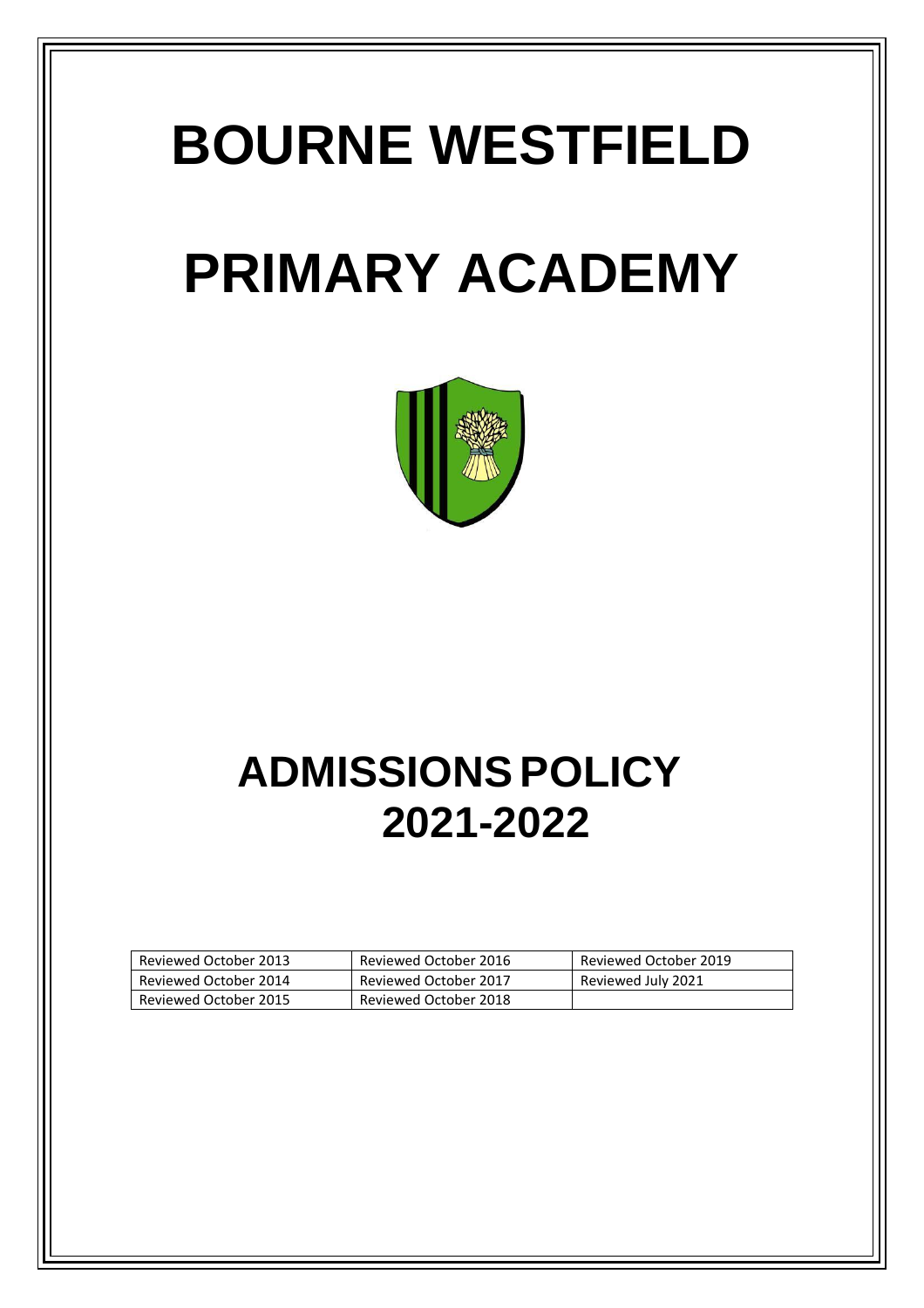# **Bourne Westfield Primary Academy**

# **Admissions Policy**

## **1. Introduction**

1.1 The purpose of this policy is to outline the policies and procedures used to determine the admission of pupils to this academy. Some of these procedures are locally determined; others are informed or enforced by statute or the policy of the Local Authority. The Governing Body is the admissions authority for the school. Any parent can request that their child's date of admission is deferred or request a parttime place, please contact the Executive Headteacher/Head of School if you want more details.

1.2 Arrangements for applications for places in reception will be made in accordance with Lincolnshire County Council's co-ordinated admission arrangements, parents resident in Lincolnshire can apply online at

[www.lincolnshire.gov.uk/schooladmissions,](http://www.lincolnshire.gov.uk/schooladmissions) they can also apply by telephone, or ask for a hard copy application form, by telephoning 01522 782030. Parents resident in other areas must apply through their home local authority. Bourne Westfield Primary Academy will adhere to the timescales outlined in the Lincolnshire County Council Coordinated admissions scheme available at [www.lincolnshire.gov.uk/schooladmissions](http://www.lincolnshire.gov.uk/schooladmissions) for these applications and the relevant Local Authority will make the offer of places on their behalf as required by the School Admissions Code (2014).

### **2. Key Issues**

2.1 Parents can request that the date their child is admitted to school is deferred until later in the academic year or until the term in which the child reaches compulsory school age.

2.2 Bourne Westfield Primary Academy provides for the admission of all children in the September following their fourth birthday. Where we have offered a child a place at our school:

- That child is entitled to a full-time place in the September following their fourth birthday.
- The child's parents can defer the date their child is admitted to the school until later in the school year but not beyond the point at which they reach compulsory school age and not beyond the beginning of the final term of the school year for which it was made, whichever is the sooner;
- Where the parents wish, children may attend part-time until later in the school year but not beyond the point at which they reach compulsory school age.

Parents interested in deferring admission or arranging part-time attendance must contact the school to discuss this.

2.3 Parents can request that their child takes up the place part-time until the child reaches compulsory school age.

2.4 The absolute limit of numbers to initially be granted places within the academy is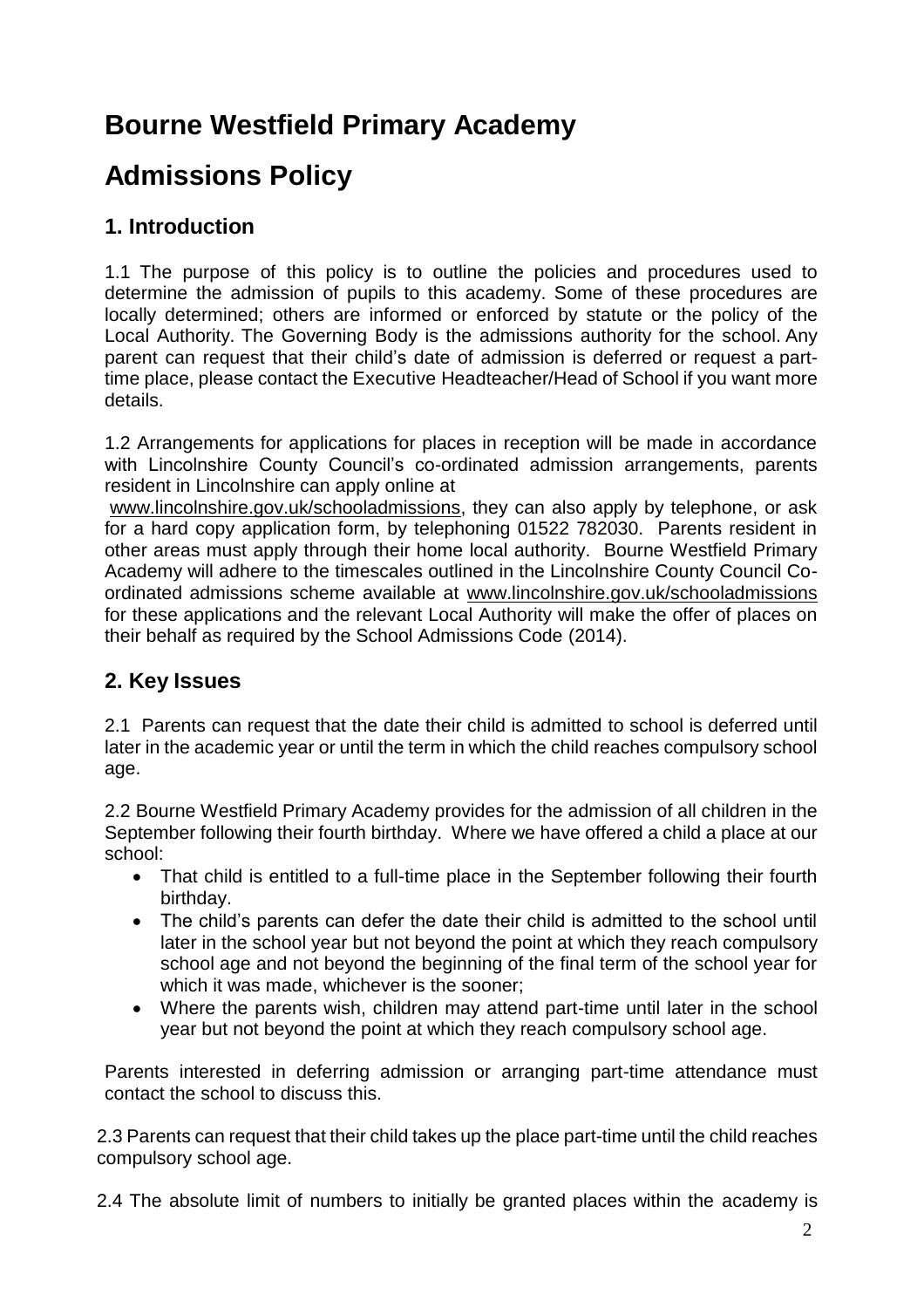determined by the academy and that figure is published annually. For the 2020-2021 academic year, that figure has been set at 90 places. The academy will not exceed that figure in its new Reception intake each year except where the 90<sup>th</sup> child is a twin or other sibling from a multiple birth and in that situation, all children will be admitted. Classes will be organised in such a way that no Reception class or infant class exceeds 30 pupils apart from when a child is admitted as an 'excepted' pupil as in the case mentioned above.

2.5 In accordance with legislation the allocation of places for children with the following will take place first; Education Health and Care Plan (EHCP) (Children and Families Act 2014) where the school is named. We will then allocate remaining places in accordance with this policy.

2.6 In order to meet the government's military covenant aimed at helping UK service personnel, and Crown Servants returning from abroad we have adopted the following arrangements.

2.7 In order to support the military covenant aimed at removing disadvantage for UK service personnel (UK Armed Forces), and Crown Servants returning from abroad the following arrangements will apply. If an application is supported by an official letter declaring a posting and a relocation date, then an intention to move to a confirmed address or quartering within the UK will be accepted. The new address will be used to consider the application against the oversubscription criteria. A unit postal address can be used if the family do not have a confirmed address at the time of application.

2.8 Where an application is not supported by an official letter, or is not being made due to a new posting then the current address will be used to examine the application against the oversubscription criteria until the family are formally resident in the new address. Proof of intended occupation of the residential address such as mortgage statement, exchange of contracts or signed tenancy agreement will be required. For applicants participating in the Future Accommodation Model trial, a letter accepting an address under the scheme will be accepted if a signed tenancy agreement cannot be provided.

2.9 An offer may be withdrawn if a child does not reside at the address listed on the application form if the school is oversubscribed and use of an incorrect address has resulted in a place being denied to another child who would otherwise have been offered the place.

If a family have provided the required proof of posting, a unit postal address will be accepted for the purposes of operating the oversubscription criteria if parents are unable to provide an address or prefer to use the unit address. This unit will be the base to which the parent has been posted.

2.10 In all cases where parents can demonstrate that the child is a child of a crown servant returning from abroad or is a child of a serving member of the armed forces, the governors will consider whether to offer a place at a school even if the school has reached its official PAN. When making the decision whether to offer over PAN the governors will consider the circumstances of each case including, if the applicant would have been offered a place had they applied on time in the admissions round of the year of entry, whether there is any child on the reserve list with higher priority under the oversubscription criteria, whether admission of a further student would prejudice the efficient education and efficient use of resources and this prejudice would be excessive. The Governors have discretion to admit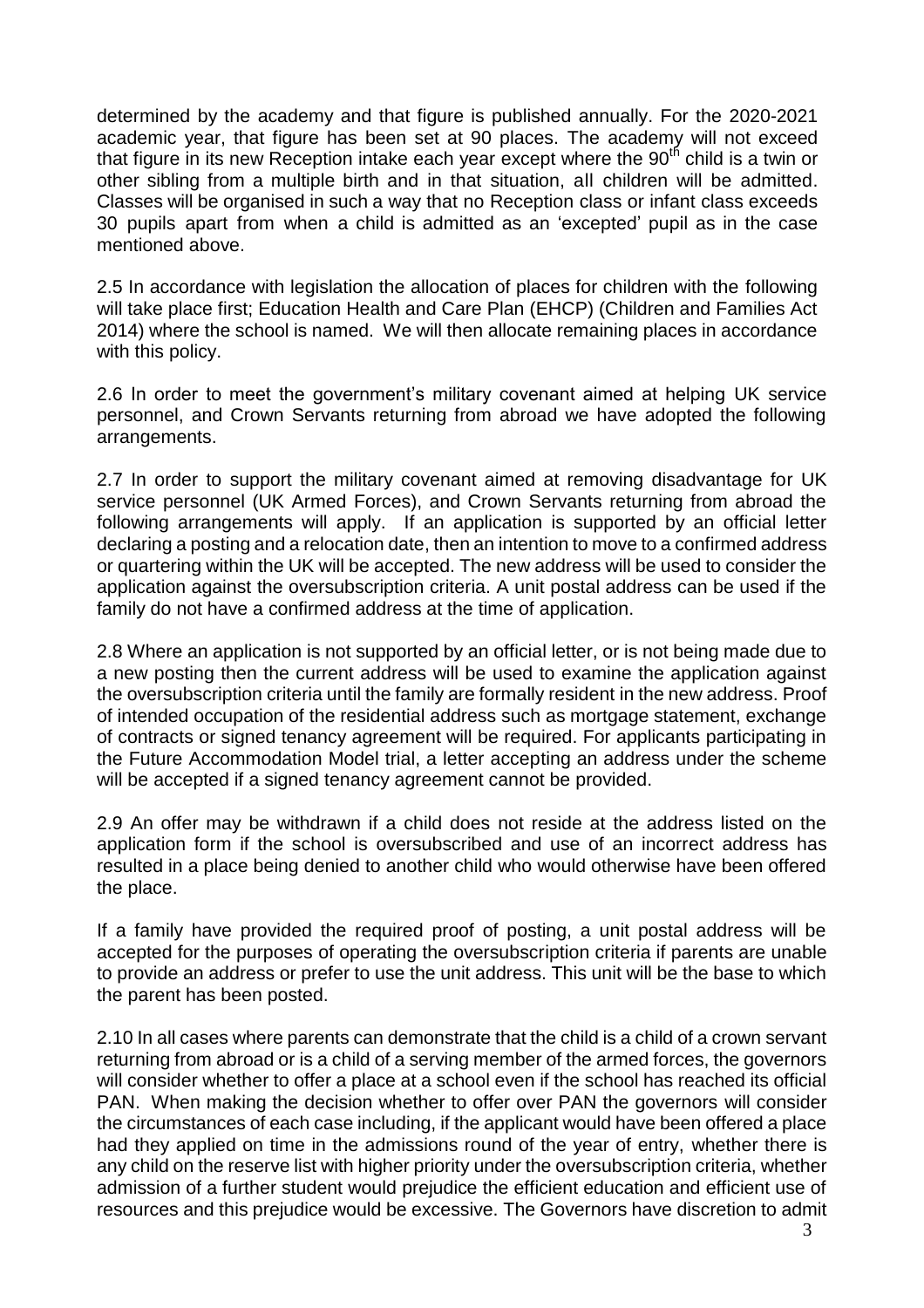above the admission number in these circumstances but they are not obliged to do so. If a place is refused, parents will be informed of their right of appeal.

2.11 If there are more applications for admission than there are places then the academy's admission criteria will be brought into operation and followed rigorously. These criteria are published annually by the academy and are made available to parents. If a parent appeals against the decision of the governing body, then an independent appeal tribunal will be set up and the appeal heard by that tribunal.

2.12 Lincolnshire County Council operates a central admission clearing house in respect of initial entry to school in the Reception year. If there are insufficient places available, then the procedure as outlined in paragraph 2.5 will be followed. Details of the application process may be obtained from the academy. There is a procedure for submission of applications and offering of places which follows a county wide policy and timetable. Details of that policy and timetable are given to all applicants.

2.13 Once firm places have been offered parents will be informed of the induction arrangements for new Reception pupils. This will take the form of a number of visits during the summer term where pupils will have an opportunity to spend time in the academy and parents will have an opportunity to discuss their child's education with the academy staff. The Executive Headteacher/Head of School will use this opportunity to explain the philosophy of the academy and the key role parents play in the education of their children. Basic information about uniform and assimilation into school life will be also be given at this time. The importance of a partnership between parents and the academy will be stressed.

2.14 A similar centralised system is also operated by the Local Authority for admissions into other year groups as and when they are sought. If the Local Authority is unable to offer a place at the academy parents may put their child's details onto a mid-year reserve list which is maintained by the academy. The child's details will remain on this list for a period of 12 months at which point the parents will be contacted to ascertain whether they wish to remain on the list beyond that point.

### **3 Bourne Westfield Primary Academy Admission Criteria**

3.1 For entry into Reception in September, places will be allocated to parents who return an application, before any parent who has not returned one. The oversubscription criteria are listed in order. Words marked with a number, for example 1, 2, 3, and 4 are explained separately in the definition and notes section.

3.2 The oversubscription criteria below are listed in the order we apply them. If there are more applicants than places within a particular category, the next criteria will be applied until the tiebreaker is used.

- A. The child is in the care of the local authority or has previously been in the care of the local authority and has been adopted or become subject to a residence order or special guardianship order including those children who appear to have been in state care outside of England and ceased to be in state care as a result of being adopted. (1)
- B. There is a brother or sister (2) on roll at the academy at the time of application
- C. Children of staff members employed at the school (3).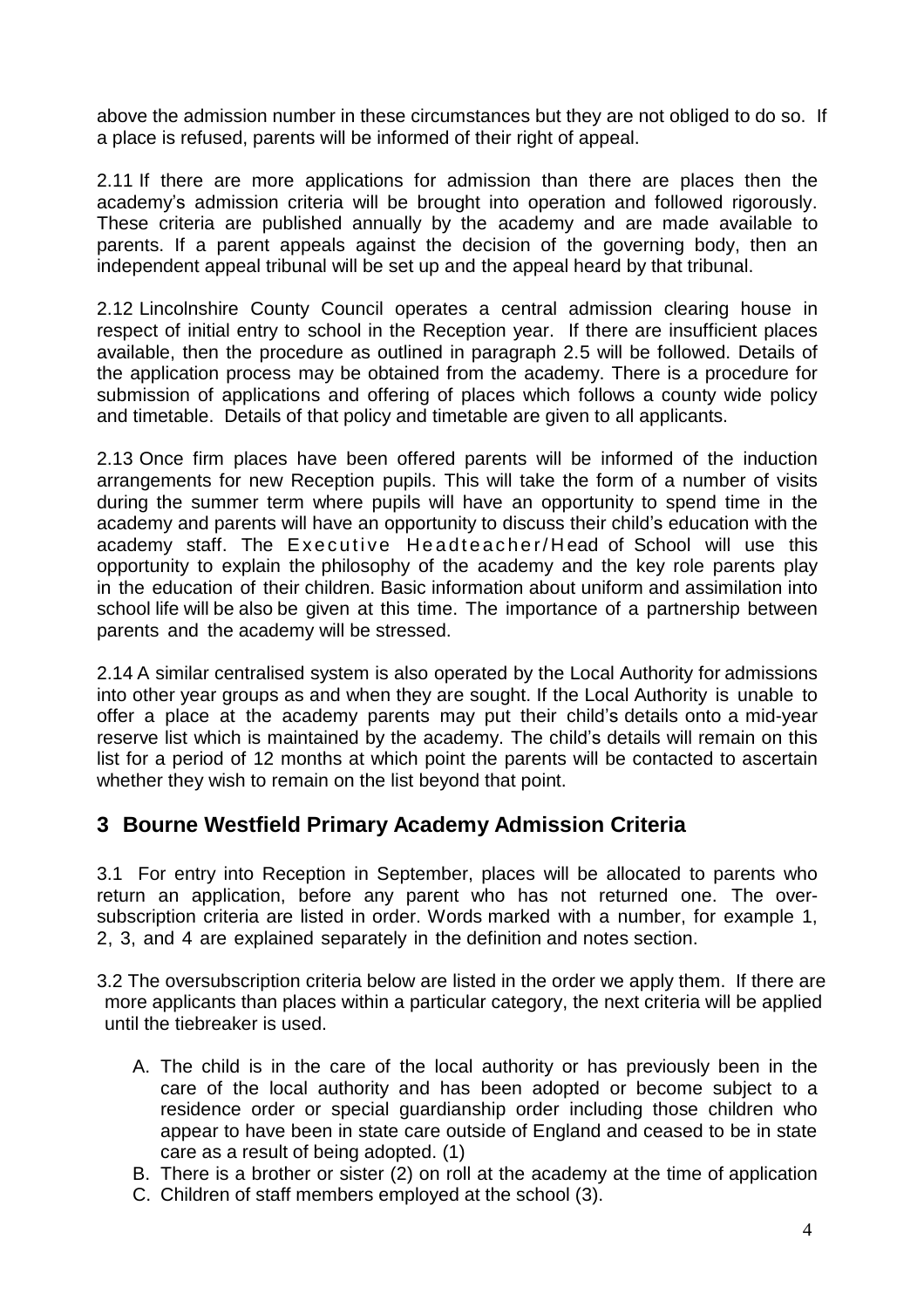- D. The academy is the nearest one to the home address, as defined in note (4).
- E. The straight-line distance from the home to the academy. Priority will be given to the child living nearest the academy as calculated by Lincolnshire County Council school admissions team (5).
- 3.3 Definitions and notes:

**(1)** Looked After Children and Previously Looked After Children. A 'looked after child' is a child who is (a) in the care of a local authority, or (b) being provided with accommodation by a local authority in the exercise of their social services functions (see the definition in Section 22(1) of the Children Act 1989) at the time of making an application to a school. A child is regarded as having been in state care outside of England if they were in the care of or were accommodated by a public authority, a religious organisation, or any other provider of care whose sole or main purpose is to benefit society. Previously looked after children are children who were looked after, but ceased to be so because they were adopted (or became subject to a child arrangements order or special guardianship order). This includes children who were adopted under the Adoption Act 1976 (see section 12 adoption orders) and children who were adopted under the Adoption and Children's Act 2002 (see section 46 adoption orders). Child arrangements orders are defined in s.8 of the Children Act 1989, as amended by Section 12 of the Children and Families Act 2014. Child arrangements orders replace residence orders and any residence order in force prior to 22 April 2014 is deemed to be a child arrangements order. Section 14A of the Children Act 1989 defines a 'special guardianship order' as an order appointing one or more individuals to be a child's special guardian (or special guardians).

#### **(2)** Brother or sister.

- A full brother or sister, whether or not resident in the same household.
- Another child normally living for the majority of term time in the same household, where an adult in the household has parental responsibility as defined by the Children Act 1989. Or, any child in the household where an adult in the household is defined as a parent for the purposes of Section 576 of the Education Act 1996.

#### Twins and other siblings from a multiple birth

In these cases, all the children will be considered together as one application. If one or more can be admitted within the published admission number the school will be allowed to go above its admission number as necessary to admit all the children, unless this would make the class too large and prejudice the education of the other children. The government's school admissions code makes an exception to the infant class limit in this situation.

#### **Brothers and sisters in the same year group**

Where there is only one place available in the school the children will be considered together as one application. The school will be allowed to go above its admission number as necessary to admit all the children except in cases where infant class regulations prevent this from happening. If this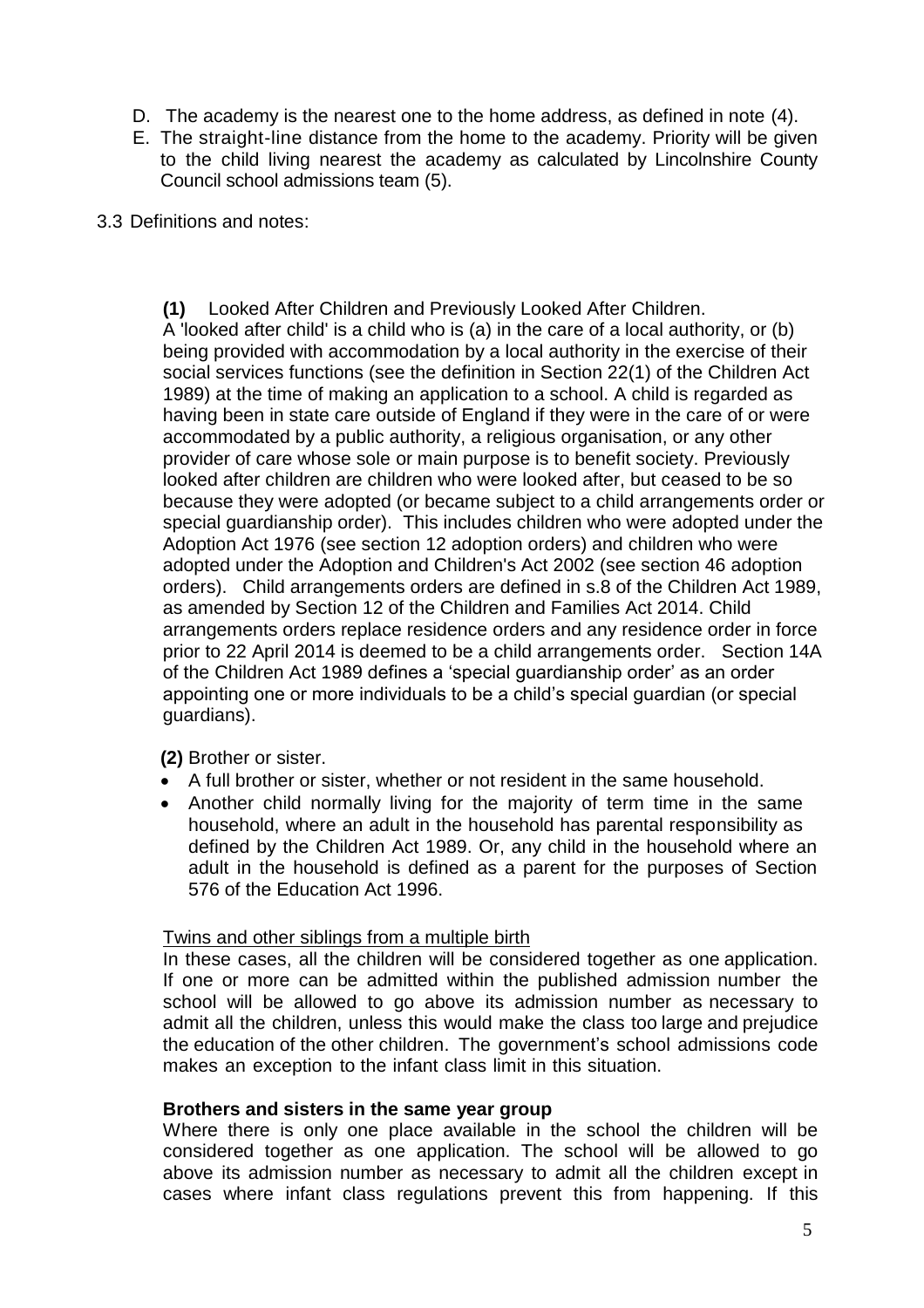happens we can only legally offer one place because the government's school admissions code makes no exception to the infant class size limit for siblings in the same year group.

(3) For children of permanent employees whose place of work is Bourne Westfield at the time of admission. Where the member of staff has been employed at the school for two or more years at the time at which the application for admission to the school is made, and/or the member of staff is recruited to fill a vacant post for which there is a demonstrable skill shortage.

(4) The nearest school is found by measuring the straight line distance from the child's home address to all state funded school's admitting children in the relevant year group. Measurements are calculated electronically from the Post Office address point of the home address to the Post Office address point of the school. We measure distance to three decimal places, e.g. 1.256 miles.

By home we mean the address where the child lives for the majority of term time with a parent as defined in section 576 of the Education Act 1996 who has parental responsibility for the child as defined in the Children Act 1989.

Where a child lives normally during the school week with more than one parent at different addresses, the home address for the purposes of school admissions will be the one where the child spends the majority of term time. If a parent can show that their child spends an equal amount of time at both addresses during school term time, they can choose which address to use on the application.

If a parent has more than one home, we will take as the home address the address where the parent and child normally live for the majority of the school term time.

(5) The nearest address is found by measuring the distance from your home address to the academy. Measurements are calculated electronically from the Post Office address point of the child's home address to the Post Office address point of the school by straight line distance. We measure distance to three decimal places, e.g. 1.256 miles.

(6) The oversubscriptions criteria are listed in the order we apply them. If any of the oversubscription criteria have too many applicants, then the tie- break will be by distance using the method in note 4. If the distance is not sufficient to distinguish between two applicants for the last remaining place, then a lottery will be drawn by a person independent to the school and not working in the Local Authority of Children's Service's Directorate.

#### **4 Fraudulent or misleading applications**

4.1 As an admission authority we reserve the right to check any address and other information provided so we can apply the oversubscription criteria accurately and fairly. As an admission authority we have the right to investigate any concerns we may have about your application and to withdraw the offer of a place if we consider there is evidence that you have made a fraudulent claim or provided misleading information,